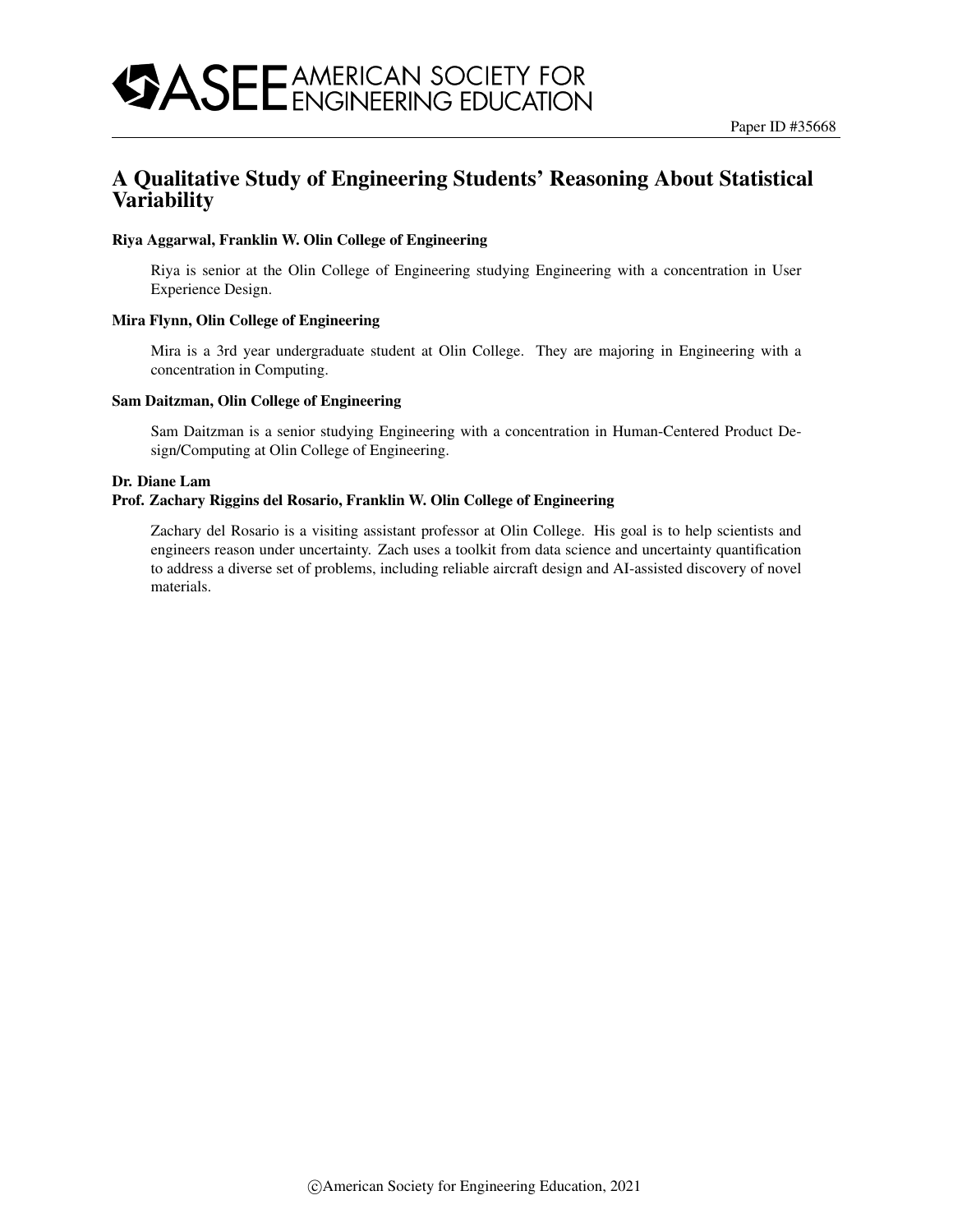# A Qualitative Study of Engineering Students'

## Reasoning About Statistical Variability

### Introduction

Every aircraft you have ever flown on has been designed using probabilistically-flawed, potentially dangerous criteria [\[1\].](https://www.zotero.org/google-docs/?PAv12k) These criteria have been in-use since at least the 1960's [\[2\],](https://www.zotero.org/google-docs/?g1HNqJ) but their limitations were only formally recognized recently. While prior work has thoroughly articulated the technical issues in these flawed design criteria [\[1\], \[3\]](https://www.zotero.org/google-docs/?uocC1l), the present work aims to support formal study of how engineers recognize and treat variability, with an eye towards understanding how the aforementioned flaws evaded notice for over a half-century.

In this work, we present a novel theoretical framework and initial empirical results. We use the proposed cause-source framework to analyze aircraft design flaws and to design an interview protocol. Through interviews with engineering students, we find initial evidence of an *induced variability bias* among participants; more specifically, we find that participants choose analysis techniques that are inconsistent with their own attribution of variability to physical mechanisms in engineering systems.

It is important to note that this paper presents not only empirical data and findings related to how engineers think about variability, but also presents a theoretical framework that can support measurement and analysis of how engineers consider variability.

### Background and Related Work

**The Allowables Issue.** Previous research in aerospace engineering describes the in-use "allowables" design criteria, while more recent works critique these criteria. Safety-critical material properties in aircraft design (such as the strength of material) are quantified using a single-value allowed in design, appropriately called design allowables [\[1\], \[4\], \[5\].](https://www.zotero.org/google-docs/?zg0UH2) Some statistical treatment of material properties is necessary as all manufactured components exhibit unavoidable variability in their properties [\[6\]](https://www.zotero.org/google-docs/?1F4xbk). Different material properties are treated with different classes of allowable value; for instance, strength values are treated with a conservative value called a basis value (operationalized as a lower tolerance interval [\[7\]](https://www.zotero.org/google-docs/?gUVs9v)), while modulus properties such as elasticity are treated with a typical value (operationalized as a sample mean value). However, modern materials such as advanced composites exhibit considerable variability in their matrix properties. Treating these properties with typical values leads to a variance deficit that can potentially result in dangerously-undersized structural components [\[1\].](https://www.zotero.org/google-docs/?iNLilR)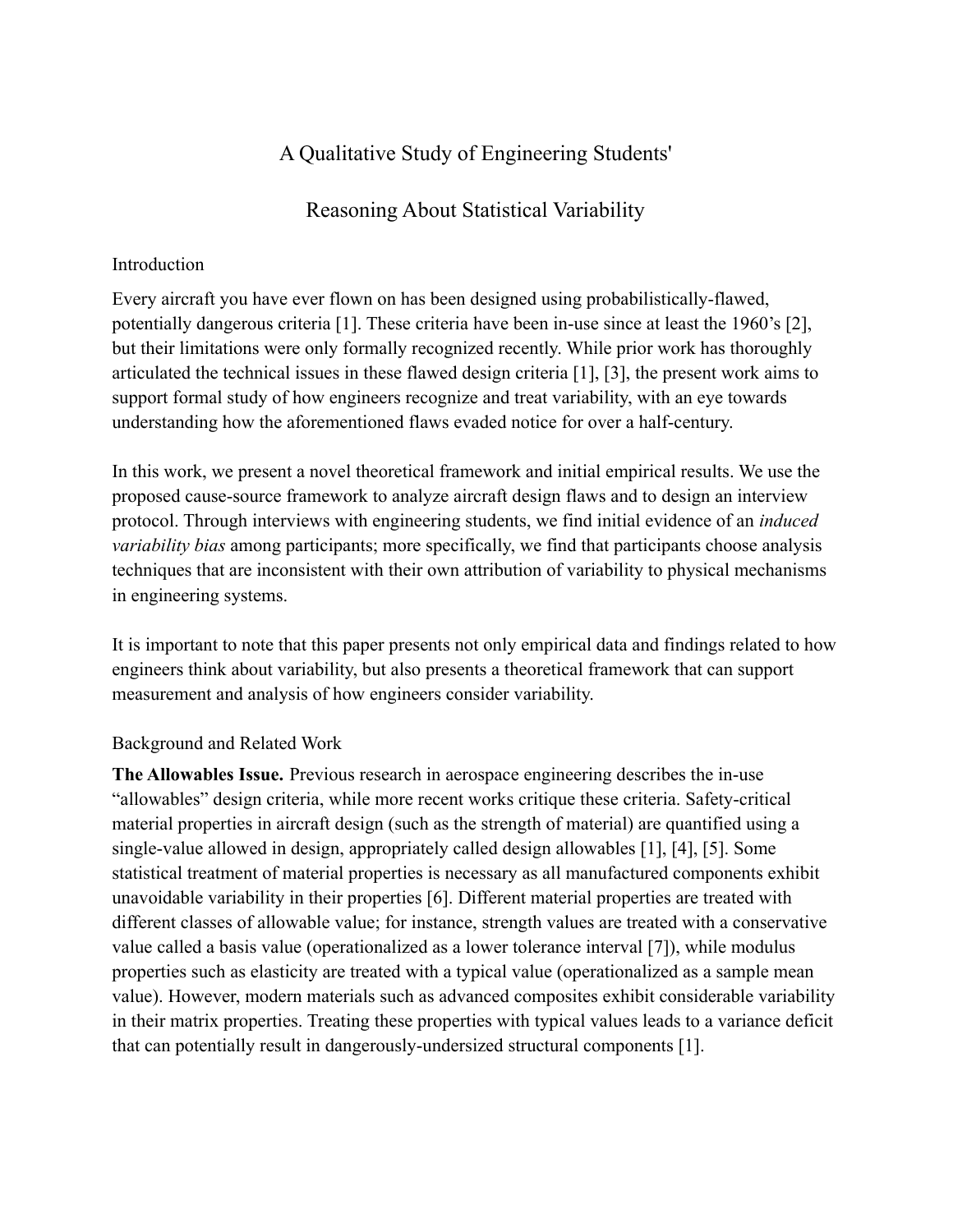Note that rigorous procedures that comprehensively solve these issues are available [\[8\];](https://www.zotero.org/google-docs/?bhMYOR) these techniques lie within a literature of analysis and design under uncertainty that spans multiple disciplines. However, it is not common to see these rigorous treatments of uncertainty in industrial use, and even within aerospace engineering the inconsistent treatment of variability is not widely recognized; for instance, a NASA reference on probability and statistics [\[9\]](https://www.zotero.org/google-docs/?RH1K76) mentions "basis values" but makes no mention of "typical values" whatsoever. To the best of our knowledge, there is very little work studying engineering knowledge and treatment of variability.

**Related Statistics Education Literature.** A great body of work studying variability belongs to statistics education, as variability is core to statistical thinking [\[10\].](https://www.zotero.org/google-docs/?VTTLsU) Literature in the early 2000s characterized the research on students' understanding of variability as limited [\[11\].](https://www.zotero.org/google-docs/?lU4cpD) Furthermore, research on how engineers apply statistical techniques to a dataset, and especially how they make design decisions, is still lacking. An exception, and of particular interest to the present work, is a study of Hjalmarson [\[12\],](https://www.zotero.org/google-docs/?ZxO8iY) who developed a data-analysis task to study how engineering students use statistics to make operations decisions. Hjalmarson noted "[a]lthough the students successfully computed statistics that would measure variability, the justification for the use of particular statistics was sometimes lacking or the students' strategy seemed to be to compute everything they knew for the sake of computation, without considering what might be applicable or the relationship between statistical measures." These results suggest a disconnect between the use of statistical measures (analysis procedure) and the underlying problem features (attribution), an observation that informs the design of the present study.

Engineering as a discipline is primarily interested in statistical thinking insofar as it supports design and control. However, past work in statistics education has used theoretical frameworks that give primacy to concepts that do not comprehensively treat engineering concerns; for instance the framework of Peters [\[13\]](https://www.zotero.org/google-docs/?q7wK9d) considers statistical experimental design, data analysis, and statistical modeling. Missing from this extant framework are the means to determine when an engineer should or should not treat variability as random, and how to link observed variability to engineering outcomes of interest.

Thus, for our work we found it necessary to develop a theoretical framework that would better characterize variability and operationalize how one might study it in engineering contexts. We began by drawing on both statistics education literature and classical work on engineering quality. The work of quality experts such as Shewhart [\[6\]](https://www.zotero.org/google-docs/?Sw9Slv) and Deming [\[14\]](https://www.zotero.org/google-docs/?K23K1e) focused on recognizing variability as either under statistical control or due to a traceable cause. These ideas are termed *chance* and *assignable cause* [\[6\].](https://www.zotero.org/google-docs/?4jHUkY) Additionally, the work of statistics educators Wild and Pfannkuch [\[10\]](https://www.zotero.org/google-docs/?ycYbvS) distinguishes between *real* and *induced* variability. We term this dichotomy *real* and *induced source*, and further develop the concept to support the analysis of engineering systems. We elaborate on these below.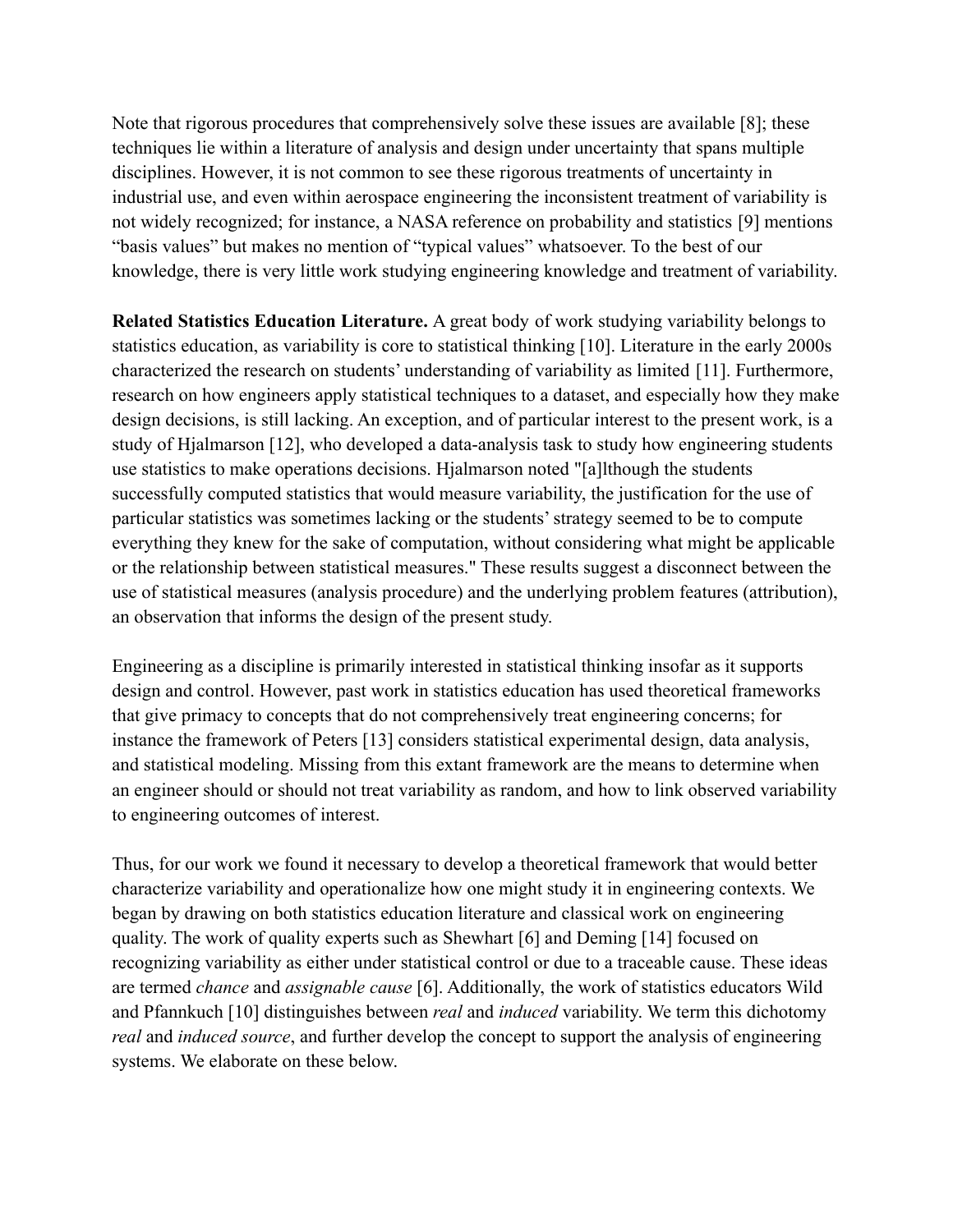Given this background, our research questions (RQ) for this study were:

- (RQ 1) What theoretical framework can support the analysis of variability in engineering, specifically the aircraft allowables criteria?
- (RQ 2) What factors related to variability can explain the design and use of faulty aerospace allowables, particularly their going undetected for a half-century?
- (RQ 3) With regards to engineering education, do any factors encourage engineers to use a more problem-relevant statistical analysis?

## Theoretical Work

## Proposed Theoretical Framework

The theoretical framework for this study builds upon classic ideas in the engineering quality and statistics education communities. Figure 1 illustrates the core of this framework in the *cause-source variability quadrants*. These quadrants are formed by the intersections of independent dichotomies: the cause and source dimensions.



Figure 1. The Cause-Source variability quadrants.

**The Cause Dimension.** The concept of *chance* and *assignable cause* was formulated in the engineering quality community to support the study and reduction of variability in manufacturing [\[6\], \[14\].](https://www.zotero.org/google-docs/?JY84nJ) Using definitions from Reference [\[15\],](https://www.zotero.org/google-docs/?rTSd33) we define *assignable cause* as any form of variability that is practical to describe and control / represent deterministically, while *chance cause* is any form of variability that is impractical to describe deterministically and is best-described with a random variable. For example, in aerospace design it is impractical to completely eliminate cracks in structural components. Thus, aerospace engineers treat the size of cracks present in a component as a random process---a chance cause [\[16\].](https://www.zotero.org/google-docs/?32G2eG) However, if consistent issues arise in a particular manufacturing line, then manufacturing engineers will investigate to identify the issue---perhaps they will find a failure to follow experimental procedure [\[17\]-](https://www.zotero.org/google-docs/?tSUI9O)--and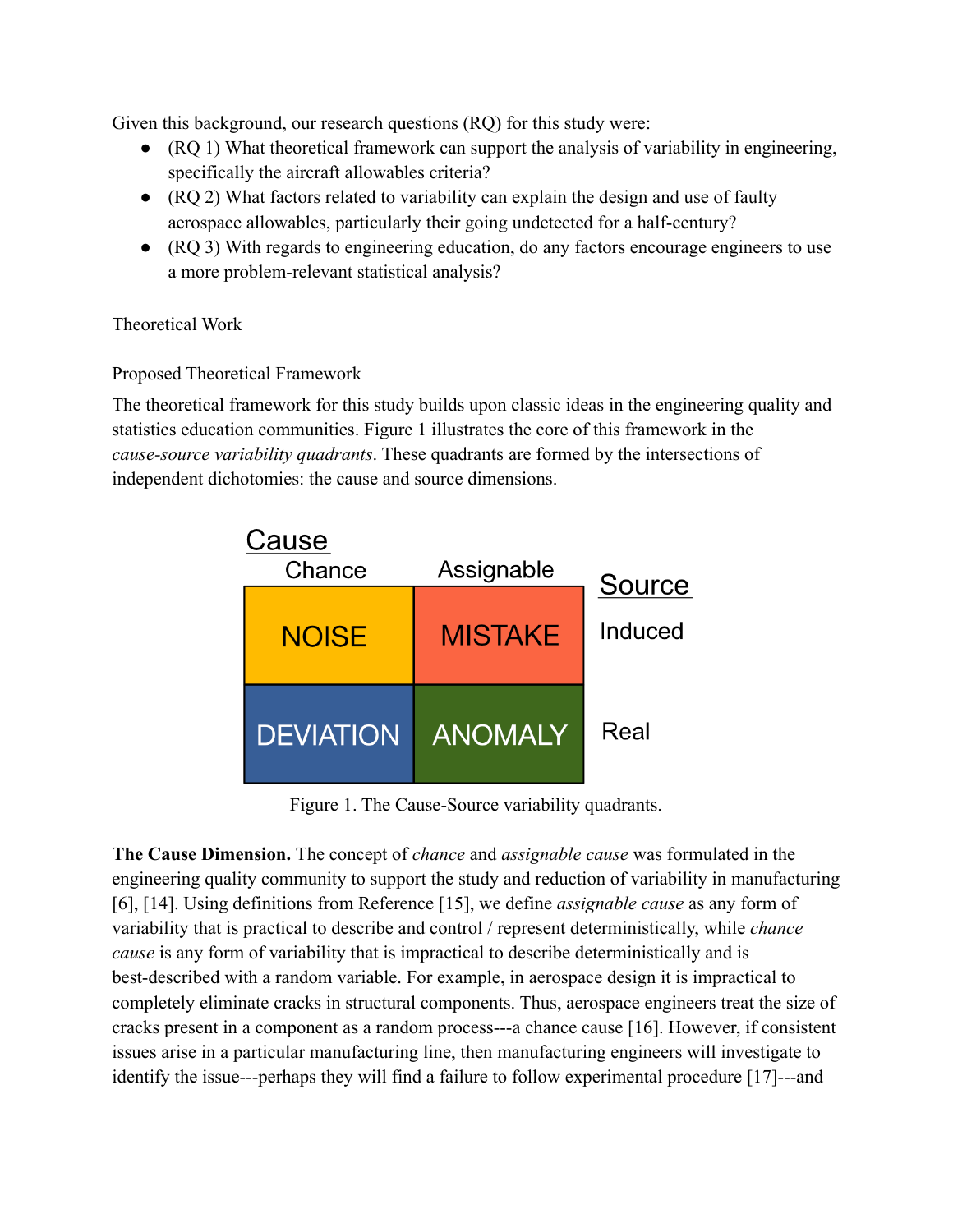work to eliminate the assignable cause. The concept of cause provides practical guidance on when to treat variability as random, and when to invest resources to investigate further.

**The Source Dimension**. The concept of *real* and *induced source* appears in the statistics education work of Wild and Pfannkuch [\[10\], \[18\]](https://www.zotero.org/google-docs/?DV8jyl), but it is presented as self-evident and without a precise definition. To help clarify our use of these terms, we adopt the definitions of Reference [\[15\]:](https://www.zotero.org/google-docs/?5epfHz) The *scopus* is the real value that one aims to study, while the *measurement* is the value one manages to record. Thus, variability is said to be *real* if it affects the scopus, and *induced* if it affects the measurement only. Figure 2 illustrates this definition schematically, where a source of real chance variability (called *deviation*) first generates the scopus, and an additional source of induced chance variability (called *noise*) corrupts the scopus to form the measurement.



Figure 2. Schematic depiction of the scopus and measurement, relating real and induced variability that generate and corrupt the scopus (respectively).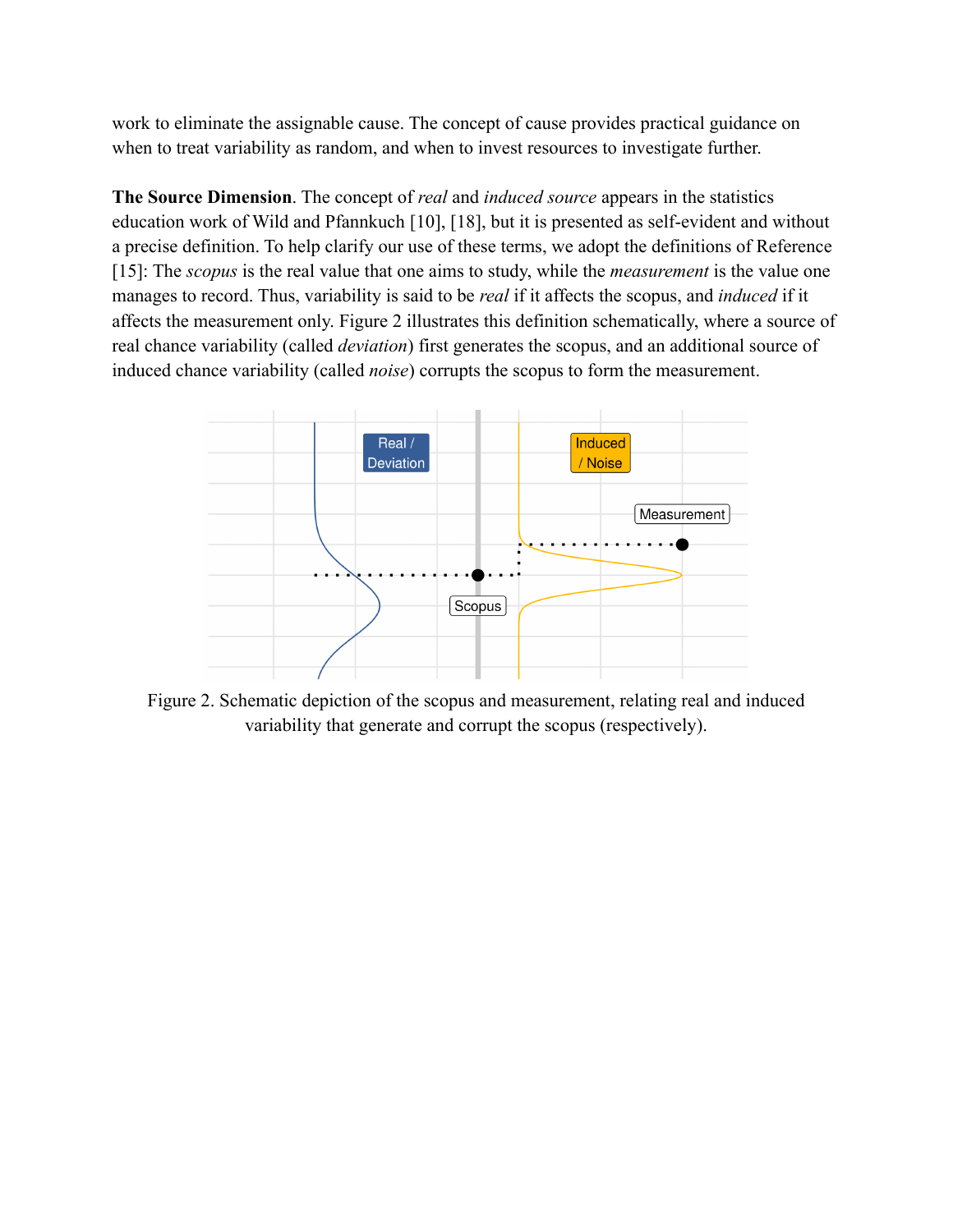For example: All materials exhibit unavoidable variability in their properties. The appropriate scopus is not the "mean" property, but rather the as-built properties that will determine as-built performance. Material variability can arise due to small fluctuations in the manufacturing process, generating real variability in their mechanical properties: a source of deviation. However, measurement techniques themselves are imperfect, generating induced variability in the characterization of those properties: a source of noise. Statisticians characterize multiple sources of variability by preparing multiple specimens and taking multiple measurements of each specimen: a nested experimental design [\[17\].](https://www.zotero.org/google-docs/?5aQ9vh)

**Aspects of Reasoning.** In addition to theorizing how variability might be operationalized in the engineering context, we also study two aspects of how participants consider variability: analysis and attribution. We define a participant's *analysis* as the mathematical technique they use to study a scenario, and their *attribution* as the physical mechanisms they use to explain the existence of variability. Analysis and attribution can be real or induced, and need not be in agreement, as we will see below.

### Study of Allowables by Theoretical Framework

At this point, we revisit the allowables issue [\[1\]](https://www.zotero.org/google-docs/?apgoMb) in light of the theoretical framework, both to illustrate the utility of the theoretical framework and to address RQ 1: finding a theoretical framework to understand the allowables issue. First, note that materials characterization and manufacturing follows a highly-controlled process that seeks and eliminates assignable causes [\[4\], \[19\];](https://www.zotero.org/google-docs/?YLO59t) thus, in design it is assumed that variability is largely chance cause (Fig. 1, Noise and Deviation quadrants).

A defensible scopus for aerospace manufacturing is the realized<sup>1</sup> material property of each manufactured component: While typical or nominal material properties may have utility in describing or selecting materials, the realized properties are what dictate probabilities of failure and hence safety. Fundamentally, there exists real, unavoidable variability in realized material properties, as evidenced by prior studies on manufacturing [\[6\], \[14\], \[20\]](https://www.zotero.org/google-docs/?HwvtRa). Aerospace engineers use basis values (conservative values) to quantify this variability when treating a material's strength. However, aerospace engineers use typical values (the sample mean) when treating properties such as the elastic modulus [\[21\].](https://www.zotero.org/google-docs/?7ge91f) This typical statistic is understood to be a low-reliability quantity, as it is referred to as having "a statistical connotation of 50% reliability with a 50% confidence" [\[19\].](https://www.zotero.org/google-docs/?IoBq2x) Put differently, the sample mean does not acknowledge variability. Given the dependence of the buckling failure mode on the elastic modulus [\[22\],](https://www.zotero.org/google-docs/?BsOsMp) it is obvious that the use of such a low-reliability allowable would translate to a low-reliability structure.

<sup>&</sup>lt;sup>1</sup> Note that *realization* is a statistical term that connotes an observed value of a random variable; a realized material property is the as-manufactured performance of a part, rather than the nominal performance. Allowables are used in part because realized strength values can be less than their nominal values, which has important ramifications for structural safety.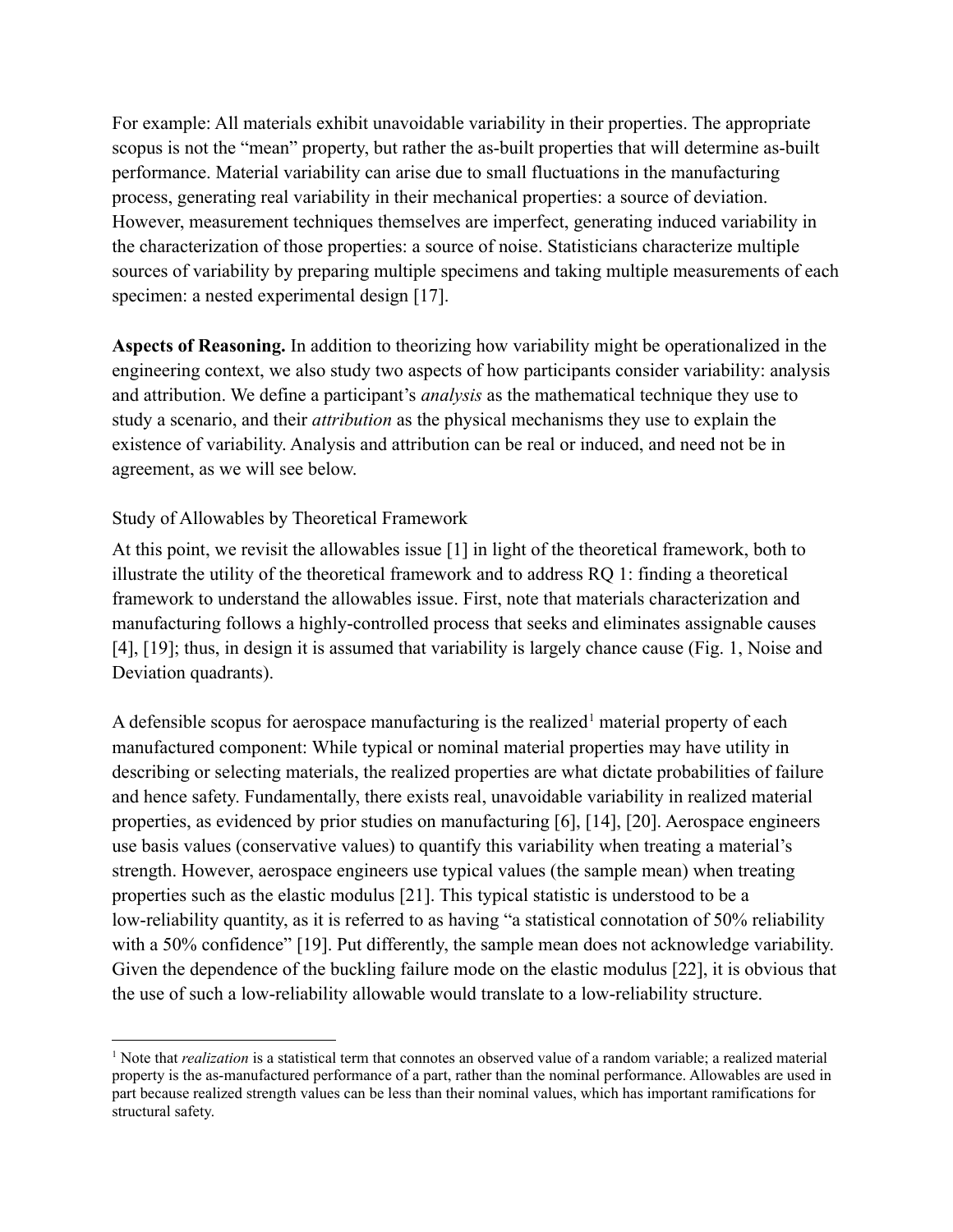However, the use of the sample mean would be justified if the underlying material variability were induced only. In this (counterfactual) case, there would exist a "true" material property, and standard statistical assumptions (zero-mean additive noise) would endorse the sample mean as an efficient estimate of this posited true value [\[23\], \[24\]](https://www.zotero.org/google-docs/?gaOUyB). Thus, we associate a conservative statistic (such as a tolerance interval [\[7\],](https://www.zotero.org/google-docs/?ouszuP) or even a minimum value) with an analysis assuming real variability, and a central statistic (such as the mean or median) with an analysis assuming induced variability only. Table 1 maps the two forms of aircraft allowable to the cause-source variability quadrants.

Table 1. Aircraft allowables mapped to the cause-source quadrants. Note that a typical value is inappropriate for treating a source of deviation, while a basis value would be overly-conservative for a source of noise.

| Chance Cause                                  | <b>Assignable Cause</b> |                       |
|-----------------------------------------------|-------------------------|-----------------------|
| Noise (Typical value appropriate)             | Mistake                 | <b>Induced Source</b> |
| Deviation (Basis value appropriate)   Anomaly |                         | <b>Real Source</b>    |

Thus, we can summarize the contradiction in aerospace engineers' behavior with allowables in terms of the theoretical framework: Aerospace engineers use quality control techniques to eliminate assignable causes, endorsing a statistical approach to analyzing the remaining chance causes. However, aerospace engineers select specific analysis techniques that suggest the source of variability is real for strength properties, but induced for engineering moduli. The assumption of induced variability is counterfactual to the manufacturing reality, thus the use of typical values is potentially dangerous.

Note that through studying published literature we have limited means to study engineers' attribution of variability. Thus, we have designed and conducted interviews with engineering students to study both their analysis and attribution of variability. Further, since only the source axis is operative in the allowables scenario, we designed our interview protocol to emphasize chance causes while probing differences between real and induced sources.

## Hypotheses

In aircraft design, only particular material properties are treated with basis values; it is the default to treat material properties as a typical value [\[1\].](https://www.zotero.org/google-docs/?zZmluk) Given the analysis above (Tab. 1), this suggests that aerospace engineers treat variability as induced by default. Further, some features of the basis value-treated properties (strength values) seem to encourage engineers to treat the variability as a real source. To support RQ 2, we formalized these observations as hypotheses and set out to test the following: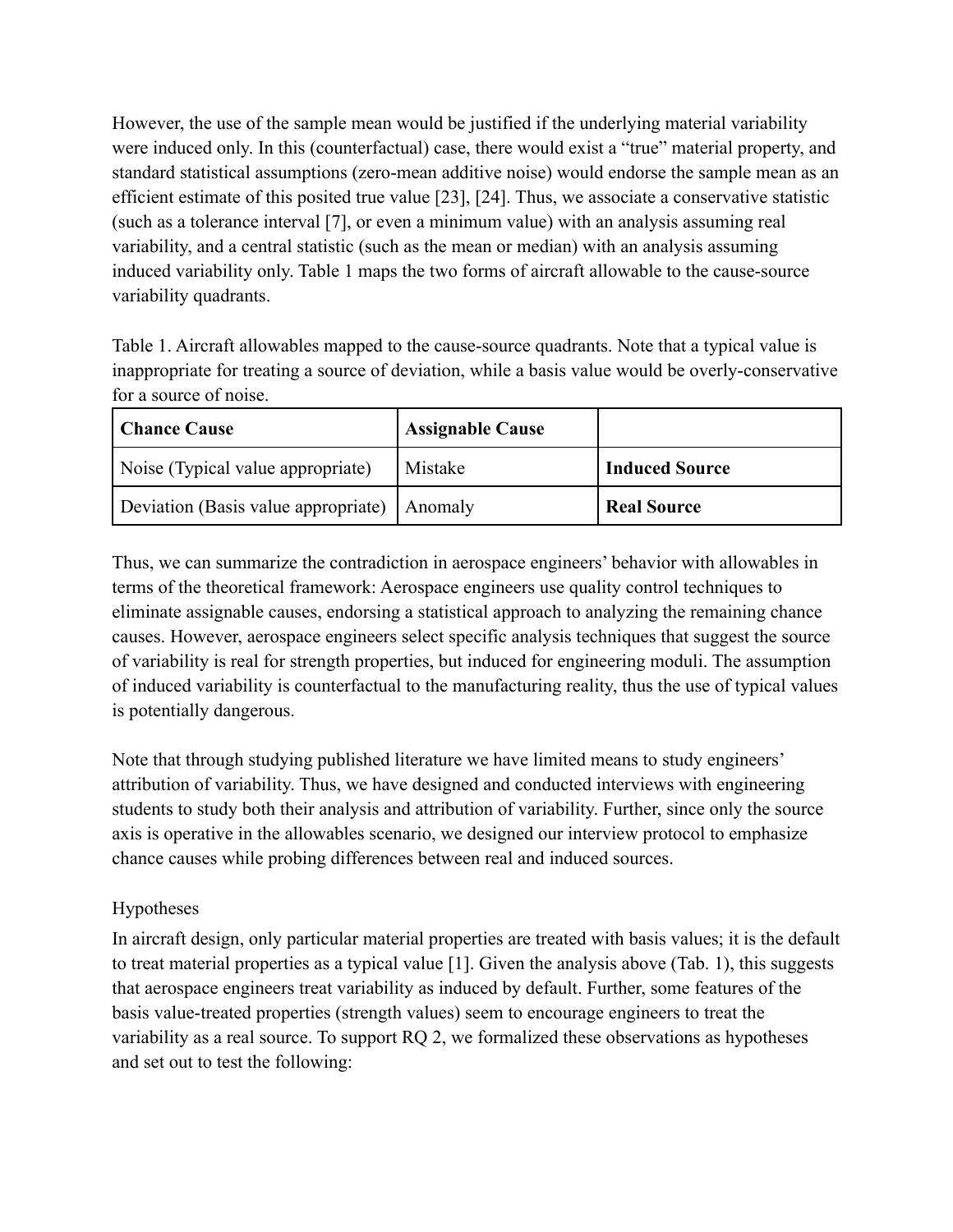- 1. *Induced variability bias*: In the absence of provoking problem features, engineering students will tend to reason (use analyses and give attributions) more aligned with induced than real variability.
- 2. *Real provocations*: Problem features such as safety-critical applications or obviously questionable assumptions will tend to encourage engineering students to reason in terms of real variability at a higher rate (compared to the base-rate implied by hypothesis 1).

## Empirical Methods

In this section we describe the sample of data collected, the interview protocol, and the qualitative data coding scheme. This work was determined to be IRB Exempt by the Brandeis IRB under protocol number #21164R-E.

## Sample

Seven participants were recruited from an Engineering college in the Northeast United States for hour-long interviews on Zoom. They included both students and recent graduates of the college and were required to have coursework in at least one of material science, analysis of structures, or college-level statistics. These selection criteria helped ensure participants could interpret the interview questions.

## Interview Protocol

The interview was structured in three primary parts: a brief warmup to acclimate the participant to the interview format, a structured part focused on analyzing materials data, and an unstructured part where participants defined and analyzed their own scenario. The present work considers results from the structured part only.

The interview's structured portion included four questions, summarized in the bullets below. To assess the *real provocations* hypothesis, these questions were designed to start with little context, and iteratively introduce more "provoking" problem features. The bullets below summarize the four questions, but further detail is provided in the Appendix.

- 1. **Aluminum:** No special problem features, considers material elasticity
- 2. **Steel:** Emphasizes safety-critical design task, considers material strength
- 3. **Compare:** Re-casts Aluminum question as a safety-critical buckling design task
- 4. **Critique:** Introduces questionable "true" value assumption to the Steel task

Since we were interested in the analysis procedure that participants would select, interview questions do not specify statistical methods, cf. [\[12\].](https://www.zotero.org/google-docs/?8rxe31) Interviews were transcribed, providing the corpus for data coding, described next.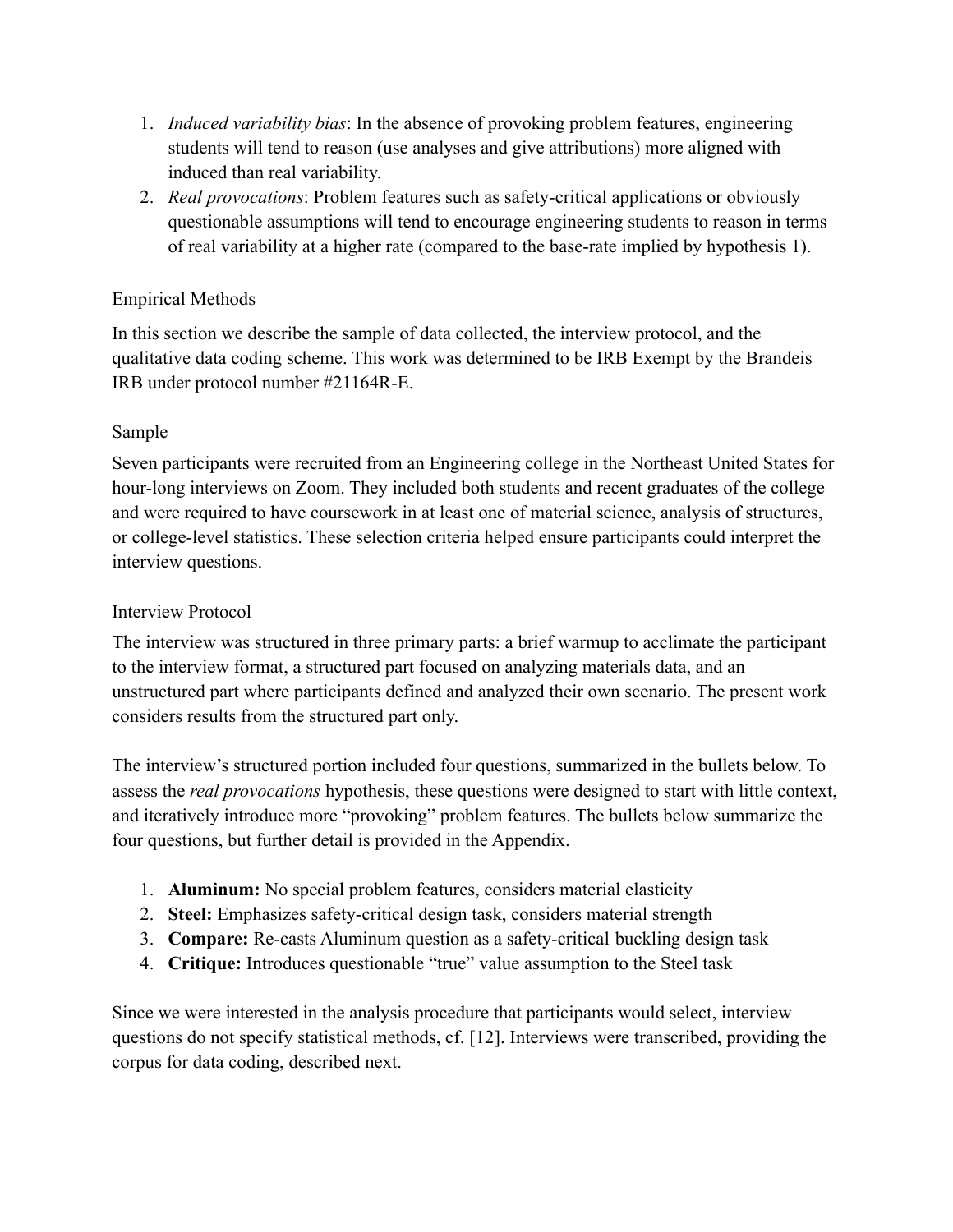## Coding Scheme

Transcripts were analyzed and coded at the grain-size of individual questions: Participants' responses were coded in terms of their complete response to each of the four questions. For each question, coding consisted of determining the absence or presence of indicators of real/induced analysis or attribution. This resulted in a set of  $4 (=2x2)$  boolean values for each question, corresponding to the four codes: real analysis, induced analysis, real attribution, induced attribution. Across four questions, this yields 16 codes per participant. Note that, since participants could provide multiple answers in responding to a single question, many transcripts were found to exhibit indicators for multiple codes; for instance, both real and induced analyses.

In line with the Study of Allowables (Tab. 1), we took the use of a statistic measuring central tendency (e.g. mean, median) as an indicator of an induced analysis, while approaches that acknowledged spread (e.g. standard deviation) or targeted extreme values (e.g. a quantile) as an indicator of a real analysis. Reasons for variability that corresponded to the data collection mechanism indicated induced attribution, while reasons that were inherent to the object of study indicated real attribution. Table 2 below summarizes the indicators for the coding scheme.

|                    |                | <b>Indicators</b>                                                                                    |
|--------------------|----------------|------------------------------------------------------------------------------------------------------|
| <b>Analysis</b>    | Real           | Use of non-central quantity (e.g. quantile, minimum), or use of<br>measure of spread (e.g. variance) |
|                    | <b>Induced</b> | Use of measure of central tendency (e.g. the mean)                                                   |
| <b>Attribution</b> | Real           | Variability attributed to phenomena occurring inside the part /<br>material                          |
|                    | <b>Induced</b> | Variability attributed to phenomena occurring during material<br>characterization                    |

Table 2. Indicators used for coding scheme.

**Example coding**. To illustrate the coding scheme, we provide excerpts from a transcript and the resulting codes. For instance, in response to the Aluminum question, one participant responded:

"I would take a…I would take an average first, of the different data points you've got there because it looks like they all fall within the same range of about 10,00 to 10,700 ksi. I'd start by taking a statistical mean and….for my sake, I would, I would compare it to the elasticity of other materials, just so that I get some sense of how it compares to other known materials."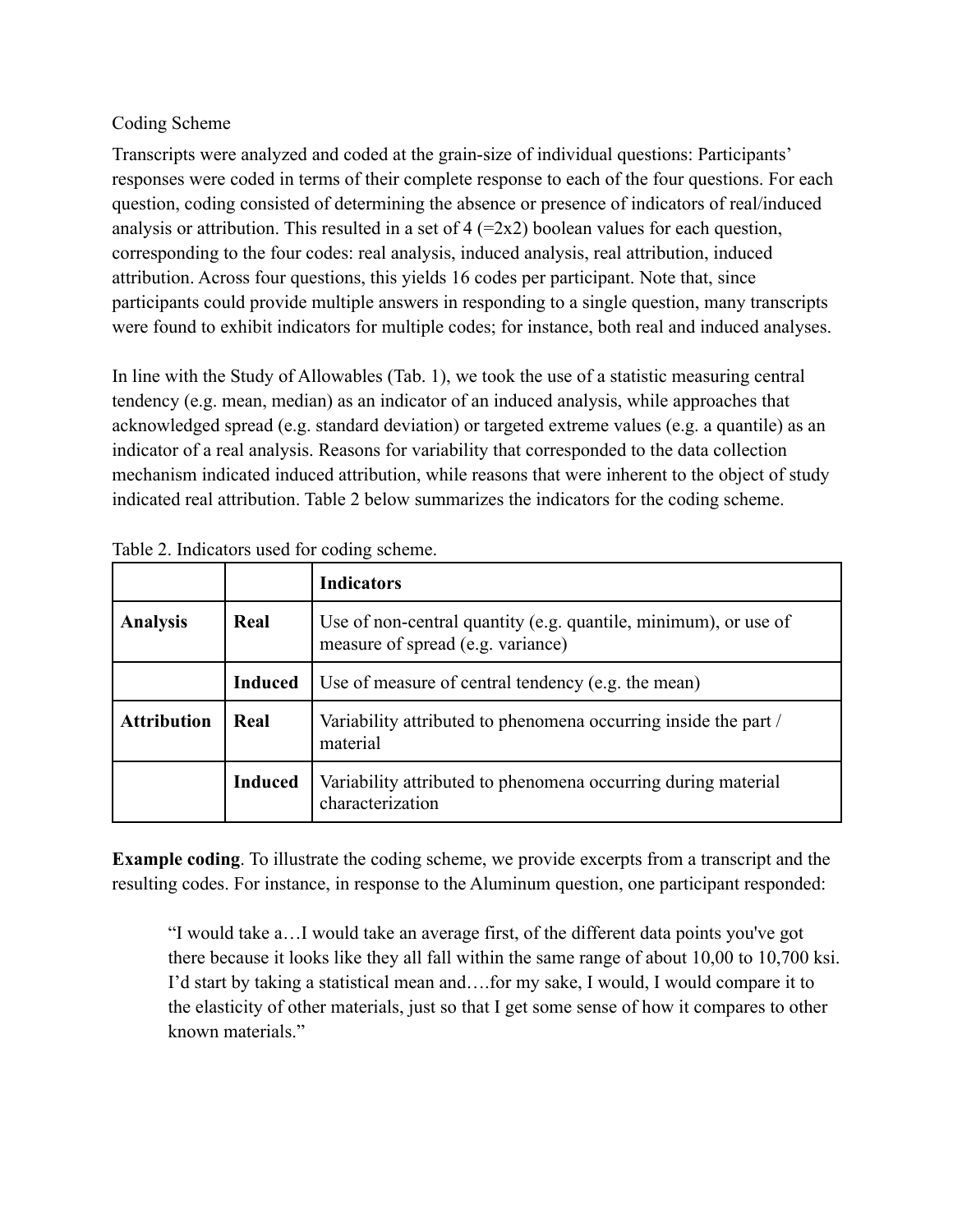Since this participant took an average but did not mention any other statistics, their transcript was coded as {induced analysis: true; real analysis: false}. However, for the Steel question, the same participant stated,

"If, for some reason the material had to be used anyway, like if this were some experimental material that has a wide variability in its yield strength, but is super light or something like that, then I would probably look at the, at the lowest yield strength that was available, and probably build in some margin there to go "well this is on the low end, but also I don't know how low the range could fall, but I do not have enough engineering experience to know how to, how to draw that lower, that lower baseline. So I'd have to stop there."

For the Steel question, this participant did not mention the mean, and instead chose the smallest observed value. Thus, their transcript was coded as {induced analysis: false; real analysis: true}.

Returning to the Aluminum question for the same participant, when asked in a follow-up what might be reasons that the table values were not all the same, the participant stated,

"Okay – so – if – so that machine, well, you could have – well one obvious source of error would be if the machine is not calibrated correctly. … But I wonder how they were stored? I wonder if there were – if the storage conditions – like if some were very cold, some were very warm, what effect that would have. I don't know how big of a difference the environment itself would make. I imagine if the environment weren't at a constant temperature that... that's something that could affect the modulus of elasticity."

For the Aluminum question, this participant noted reasons for variability including measurement ("if the machine is not calibrated correctly") and intrinsic properties of the aluminum specimen ("that's something that could affect the modulus of elasticity"). Thus, their transcript was coded as {induced attribution: true, real attribution: true}.

To assess the reliability of the coding scheme, two analysts independently coded three transcripts and their results were compared. The resulting codes had a Cohen's kappa of 0.71, indicating substantial agreement across the subset [\[25\].](https://www.zotero.org/google-docs/?MDerWn) The analysts came together to reconcile differences on this subset of the data, and one analyst coded the remaining interviews: These are the codes used in the Results section below.

### Results

The overall results, summarized in Table 3, are in agreement with our hypotheses: Participants start with a bias towards induced variability (*induced variability bias*), as participants gave analyses and attributions at a higher count for induced (12) than real (11) for the Aluminum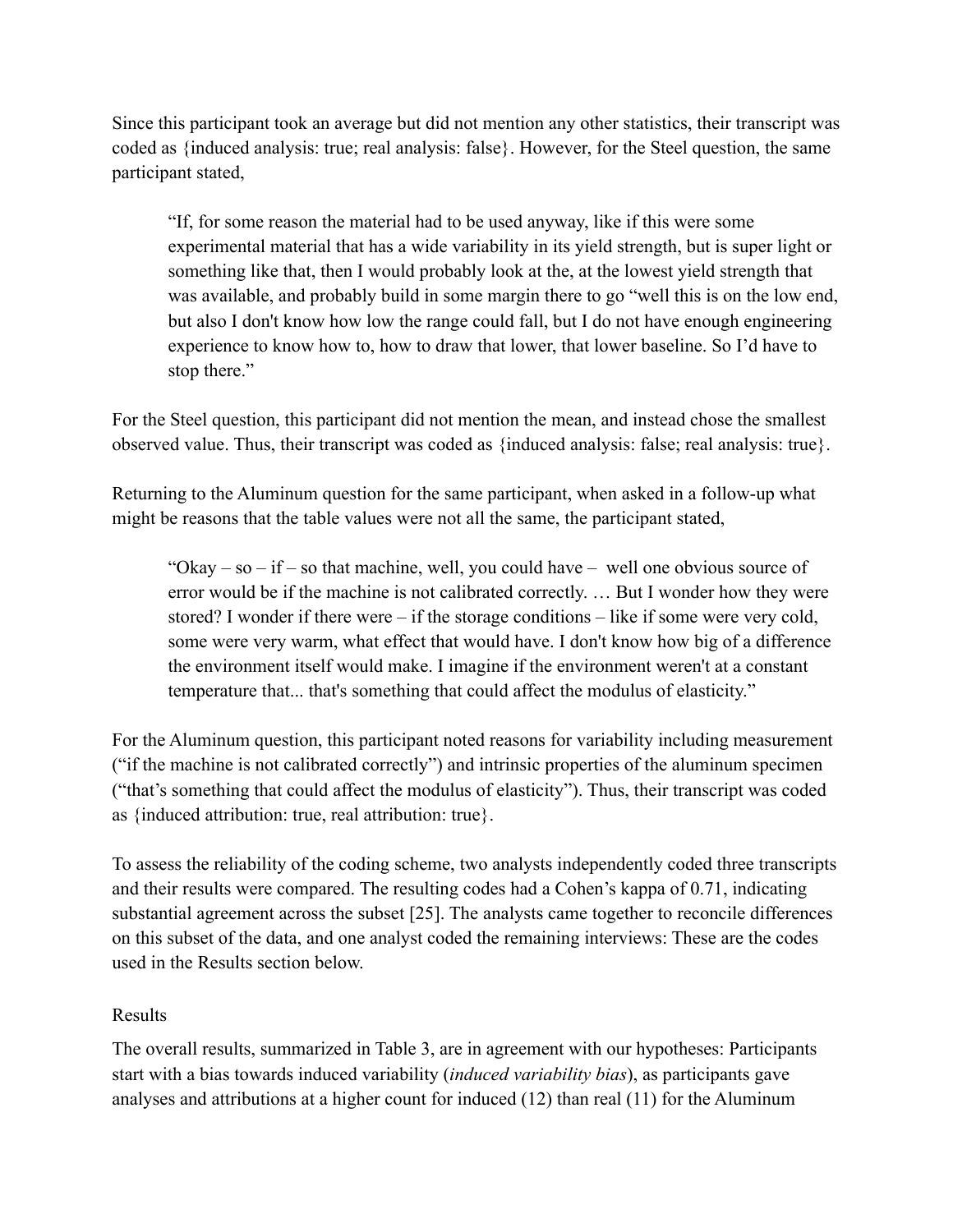question. This result suggests a very modest *induced variability bias*; however, we will see below that disaggregating analysis and attribution provides a more nuanced view. Participants tend to reason more in terms of real variability when exposed to problem features such as design criticality (as with the Steel question, 7 induced to 12 real), or when faced with questionable assumptions (as with the Critique question, 5 induced to 12 real).

Interestingly, the Compare question does not provoke an increased real response: The Compare question has 7 real responses, as compared with 12 real responses for the Steel question. This suggests that participants do not recognize the design-critical issues in the buckling design problem. It is possible that the causal pathway from "variability in elasticity" to "variability in buckling strength" to "variability in safety" was not so obvious as "variability in tensile strength" to "variability in safety." This has ramifications for the design of engineering pedagogy, which we return to in the Discussion.

| Question    | <b>Induced</b> | Real |
|-------------|----------------|------|
| 1. Aluminum | 12             |      |
| 2. Steel    |                | 12   |
| 3. Compare  |                |      |
| 4. Critique |                | 12   |

Table 3. Counts of induced and real responses for all n=7 participants, out of 14 possible counts.

Disaggregating by analysis and attribution (Table 4) provides a richer view of participant reasoning in the Aluminum question. Note that all participants (7/7) provide at least one real attribution for variability in the first question, and yet only a small majority (4/7) deploy a real analysis technique on the data. This suggests a disconnect between analysis and attribution among participants. The striking decrease in induced analysis from the Aluminum (6/7) to the Steel question (3/7) indicates that participants are able to choose different data analysis approaches when subject to *real provocations*. Thus, we see evidence that an *induced variability bias* may indeed exist among engineering students; however, this bias seems to manifest in terms of analysis technique, and may be overturned by *real provocations*.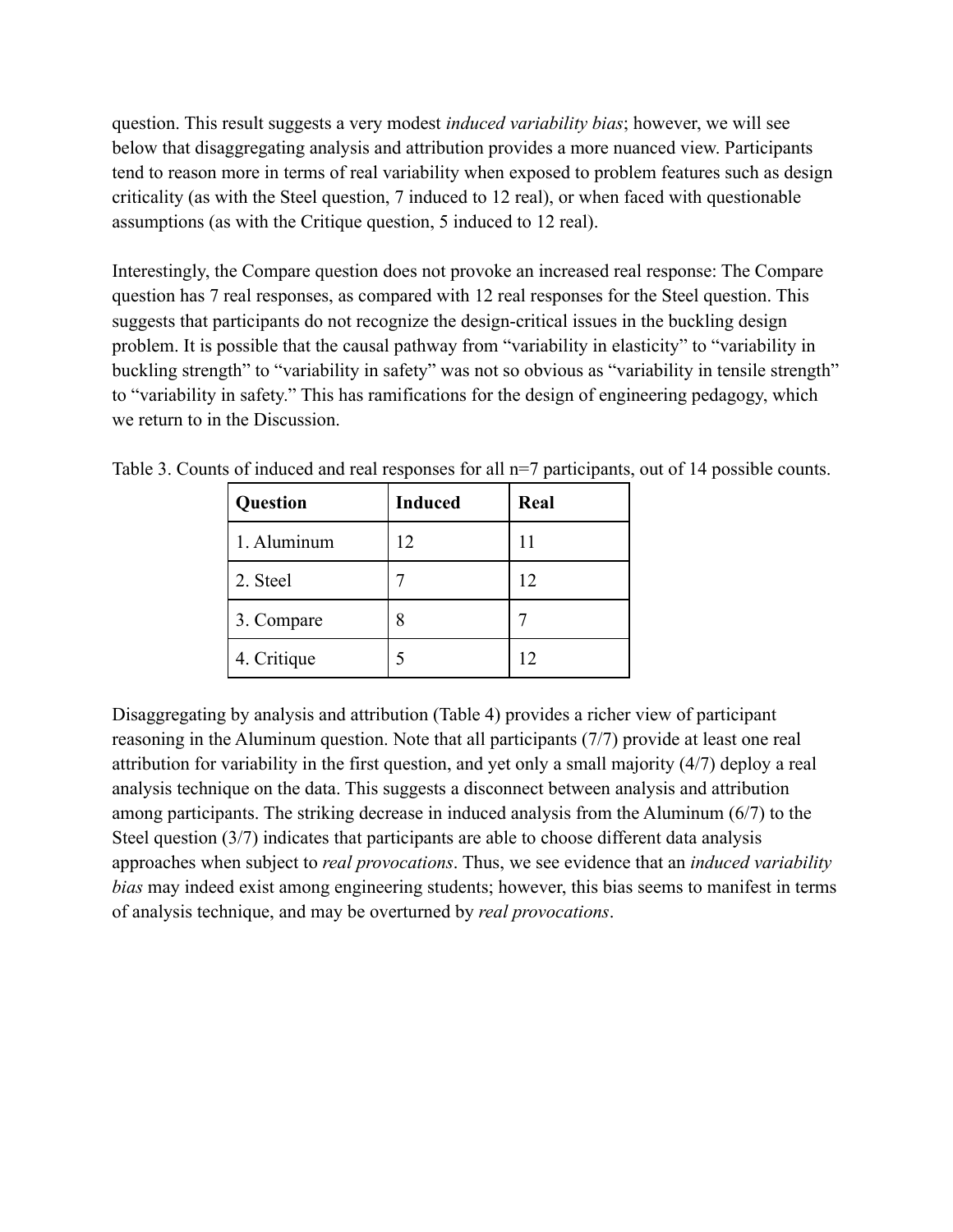| <b>Question</b> | <b>Induced</b><br><b>Analysis</b> | Real<br><b>Analysis</b> | <b>Induced</b><br><b>Attribution</b> | Real<br><b>Attribution</b> |
|-----------------|-----------------------------------|-------------------------|--------------------------------------|----------------------------|
| 1. Aluminum     | 6                                 |                         | 6                                    |                            |
| 2. Steel        |                                   |                         | 4                                    |                            |
| 3. Compare      | 6                                 |                         | 2                                    |                            |
| 4. Critique     | 2                                 |                         |                                      |                            |

Table 4. Counts of induced and real responses for all n=7 participants, disaggregated by analysis and attribution. Out of 7 total possible counts.

#### Discussion

Our results offer a potential explanation for how the allowables design error related to variability went undetected in aerospace practice for so many decades (RQ 2). The *induced variability bias* and *real provocations* concepts can explain the design decisions: If engineers tend to analyze variability as induced, this can explain why most material properties are analyzed using a sample mean in aerospace design. Further, the obvious failure connotations of material strength serve as a *real provocation*, encouraging engineers to use statistical procedures that treat the variability as real, providing an answer to RQ 3. Finally, the disconnect between analysis and attribution suggests a mechanism for undetected errors: Without the means to critique self-inconsistent statistical procedures, the errors in the design allowables approach could easily go undetected.

Surprisingly, we found that participants were adept at attributing variability to real physical mechanisms, but did tend to exhibit an *induced variability bias* in their analysis procedures. Given the sample limitations (below), it is difficult to tease apart the factors that may lead to this disconnect. Regardless of the underlying cognitive mechanism, this is an important discrepancy to understand and address in future engineering pedagogical work.

#### Limitations

Given the novelty of this work and the small sample size  $(n=7)$ , the results above should not be taken as accurate estimates for population inference: However, the results above are useful for comparisons across questions / code types.

Attributing sources of variability for the interview questions relies on a background in structures/materials, while selecting an analysis procedure relies on statistical reasoning. Requiring participants to have relevant background in both areas would have severely restricted participant recruitment for this study. However, since participants were only required to have background in one of the required subject areas, we cannot exclude the possibility that some of the patterns above are due to participants' unfamiliarity in one of the topic areas. This is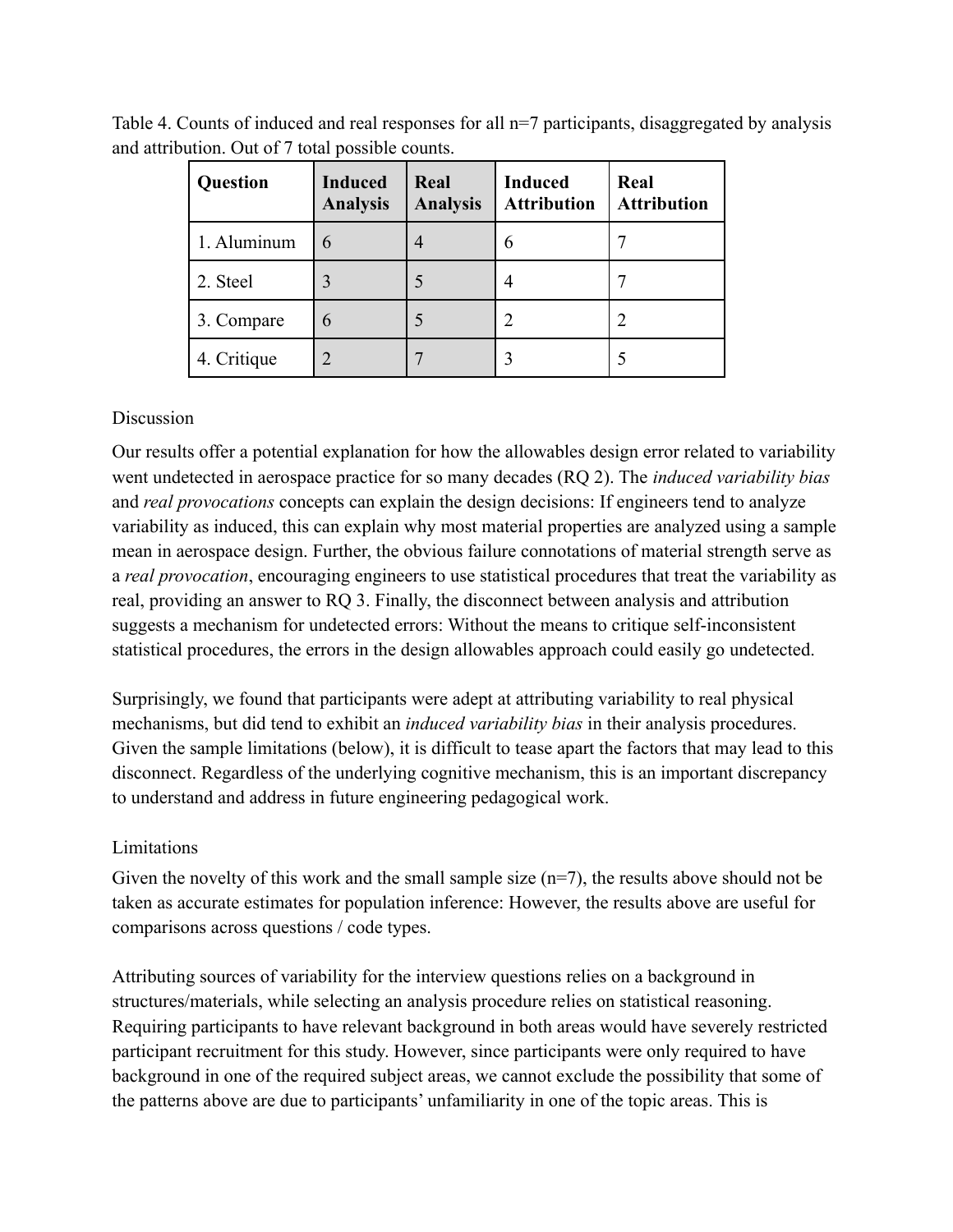especially salient for the Analysis category, as the mean is known to be a more accessible procedure than e.g. the standard deviation [\[26\].](https://www.zotero.org/google-docs/?x73OjN) This particular limitation complicates the interpretation of the observed *induced variability bias*; this could be due to unfamiliarity with other possible statistics, a failure to integrate statistical reasoning with knowledge of materials, or other factors not related to participant educational background. However, given the generally-acknowledged poor state of statistics education [\[27\],](https://www.zotero.org/google-docs/?4VNY1T) we believe this is a limitation of interpretation, not in the results themselves. The existence of an *induced variability bias* is problematic, regardless of its ultimate cause.

Finally, we studied engineering students in order to explain the behavior of practicing engineers. While the students do have training and experience relevant to aerospace structural design, none are full-time aerospace engineers. This extrapolation clearly limits the degree of confidence we can have in the external validity of our findings. While practicing engineers begin their careers as engineering students, practicing engineers also experience further skills development and professional enculturation that will tend to modify their behavior and cognition. Thus, we must regard our explanation of the historical allowables record as tentative.

### Future work

The *real provocations* concept is a useful, potentially-generalizable mechanism to help engineers deploy analysis procedures appropriate for real variability. A potential educational intervention could aim to help engineering students see the potential safety hazards in more subtle cases of variability propagation; for instance, the lack of a *real provocation* response to the Compare question described above suggests that students need help reasoning through how variability in elasticity propagates to variability in buckling safety. Explicit instruction in variability (and uncertainty) propagation may help engineers leverage the *real provocations* mechanism, and expand their engineering design toolkit.

The present study was inspired by questions of structural design in aerospace engineering. However, variability is omnipresent in engineering. We hope that this study inspires investigators from other disciplines to consider: What sources of variability are important in their own discipline? Are those sources real or induced? What sorts of attributions and analyses do engineers in their discipline deploy? Does an *induced variability bias* exist in their own field? And what kind of *real provocations* can educators highlight to encourage a more statistically-grounded treatment of variability?

#### References

- [1] [Z. del Rosario, R. W. Fenrich, and G. Iaccarino, "When Are Allowables Conservative?,"](https://www.zotero.org/google-docs/?sJwSfm) *AIAA J.*[, vol. 59, no. 5, pp. 1760–1772, May 2021,](https://www.zotero.org/google-docs/?sJwSfm) doi: 10.2514/1.J059578.
- [2] ["Federal Register Vol. 29, No.250, December 24, 1964 Content Details FR-1964-12-24."](https://www.zotero.org/google-docs/?sJwSfm) [https://www.govinfo.gov/app/details/FR-1964-12-24 \(accessed May 11, 2021\).](https://www.zotero.org/google-docs/?sJwSfm)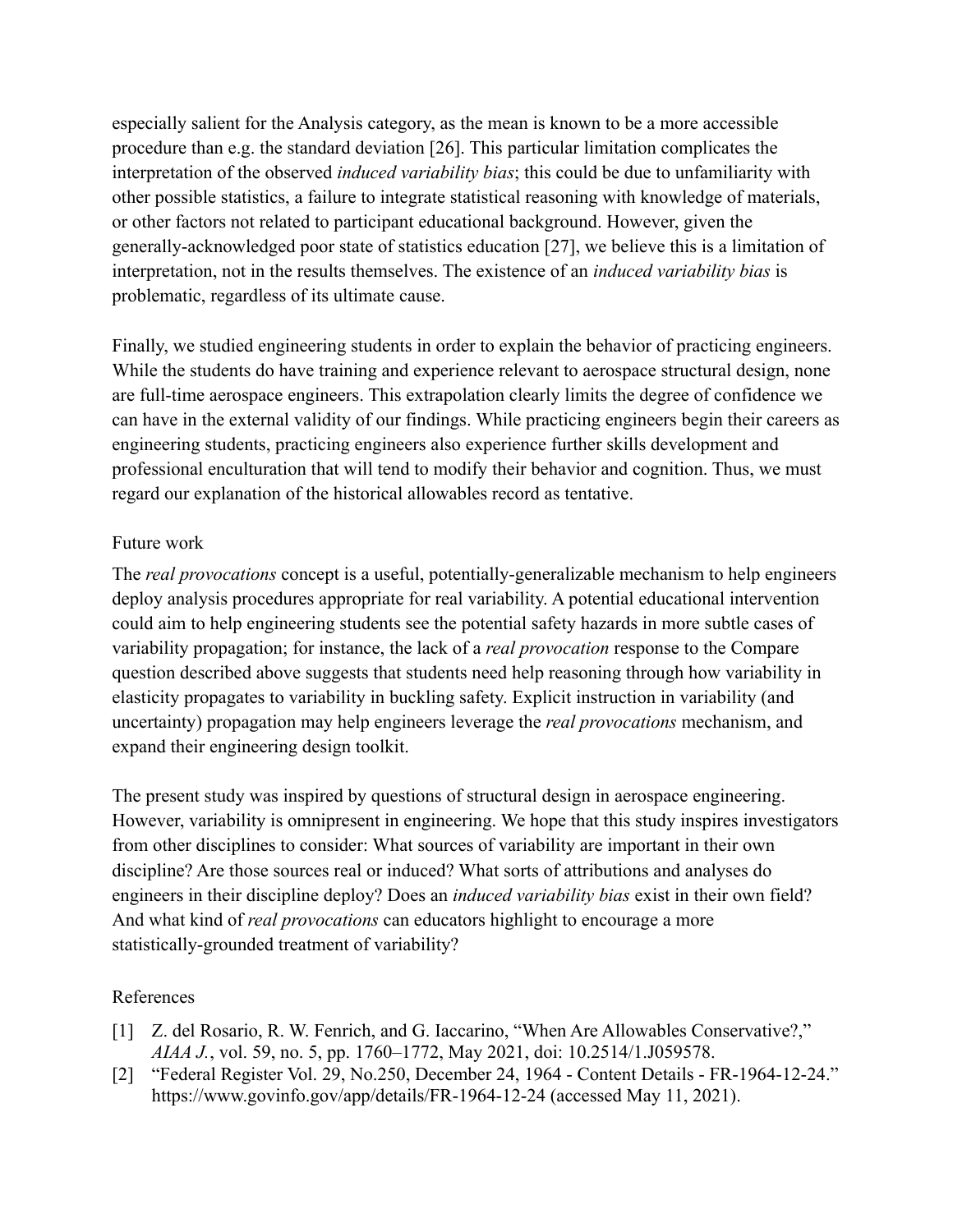- [3] [Z. del Rosario, "Precision Margin: First-Principles Margins for Aircraft Design Under](https://www.zotero.org/google-docs/?sJwSfm) [Uncertainty," Stanford University, 2020.](https://www.zotero.org/google-docs/?sJwSfm)
- [4] *[MMPDS-04: Metallic Materials Properties Development](https://www.zotero.org/google-docs/?sJwSfm) and Standardization (MMPDS)*, [vol. 4. Federal Aviation Administration, 2008.](https://www.zotero.org/google-docs/?sJwSfm)
- [5] *Composite Materials Handbook*, vol. 3: Polymer [Matrix Composites Materials Usage,](https://www.zotero.org/google-docs/?sJwSfm) [Design, and Analysis. Warrendale, PA: SAE International, 2012.](https://www.zotero.org/google-docs/?sJwSfm)
- [6] W. A. Shewhart, *[Economic control of quality of](https://www.zotero.org/google-docs/?sJwSfm) manufactured product*. D. Van Nostrand [Company, Inc., 1931.](https://www.zotero.org/google-docs/?sJwSfm)
- [7] [W. Q. Meeker, G. J. Hahn, and L. A. Escobar,](https://www.zotero.org/google-docs/?sJwSfm) *Statistical Intervals: A Guide for Practitioners and Researchers*. Hoboken, NJ, USA: John [Wiley & Sons, Inc., 2017. doi:](https://www.zotero.org/google-docs/?sJwSfm) [10.1002/9781118594841.](https://www.zotero.org/google-docs/?sJwSfm)
- [8] [Z. del Rosario, G. Iaccarino, and R. W. Fenrich, "Fast Precision Margin with the](https://www.zotero.org/google-docs/?sJwSfm) First-Order Reliability Method," *AIAA J.*, vol. 57, [no. 11, pp. 5042–5053, Nov. 2019, doi:](https://www.zotero.org/google-docs/?sJwSfm) [10.2514/1.J058345.](https://www.zotero.org/google-docs/?sJwSfm)
- [9] [M. H. Rheinfurth and L. W. Howell, "Probability and statistics in aerospace engineering."](https://www.zotero.org/google-docs/?sJwSfm) [NASA Marshall Space Flight Center, 1998.](https://www.zotero.org/google-docs/?sJwSfm)
- [10] [C. J. Wild and M. Pfannkuch, "Statistical Thinking in Empirical Enquiry,"](https://www.zotero.org/google-docs/?sJwSfm) *Int. Stat. Rev.*, [vol. 67, no. 3, pp. 223–248, Dec. 1999, doi: 10.1111/j.1751-5823.1999.tb00442.x.](https://www.zotero.org/google-docs/?sJwSfm)
- [11] [J. M. Watson, B. A. Kelly, R. A. Callingham, and J. M. Shaughnessy, "The measurement of](https://www.zotero.org/google-docs/?sJwSfm) [school students' understanding of statistical variation,"](https://www.zotero.org/google-docs/?sJwSfm) *Int. J. Math. Educ. Sci. Technol.*, [vol. 34, no. 1, pp. 1–29, Jan. 2003, doi: 10.1080/0020739021000018791.](https://www.zotero.org/google-docs/?sJwSfm)
- [12] [M. A. Hjalmarson, "Engineering students designing a statistical procedure for quantifying](https://www.zotero.org/google-docs/?sJwSfm) variability," *J. Math. Behav.*, vol. 26, no. 2, pp. [178–188, Jan. 2007, doi:](https://www.zotero.org/google-docs/?sJwSfm) [10.1016/j.jmathb.2007.06.001.](https://www.zotero.org/google-docs/?sJwSfm)
- [13] [S. A. Peters, "Robust Understanding Of Statistical Variation,"](https://www.zotero.org/google-docs/?sJwSfm) *Stat. Educ. Res. J.*, vol. 10, [no. 1, pp. 52–88, 2011.](https://www.zotero.org/google-docs/?sJwSfm)
- [14] [E. Deming, "Quality, productivity, and competitive position," 1991.](https://www.zotero.org/google-docs/?sJwSfm)
- [15] Z. del Rosario and G. Iaccarino, *All Models are [Uncertain: Case Studies with a Python](https://www.zotero.org/google-docs/?sJwSfm) Grammar of Model Analysis*. Cambridge Scholar Press, [Forthcoming. \[Online\]. Available:](https://www.zotero.org/google-docs/?sJwSfm) [https://zdelrosario.github.io/uq-book-preview](https://www.zotero.org/google-docs/?sJwSfm)
- [16] T. L. Anderson, *[Fracture mechanics: fundamentals](https://www.zotero.org/google-docs/?sJwSfm) and applications*, Fourth edition. Boca [Raton: CRC Press/Taylor & Francis, 2017.](https://www.zotero.org/google-docs/?sJwSfm)
- [17] G. E. P. Box, W. G. Hunter, and J. S. Hunter, *[Statistics for experimenters: an introduction to](https://www.zotero.org/google-docs/?sJwSfm) [design, data analysis, and model building](https://www.zotero.org/google-docs/?sJwSfm)*. New York: Wiley, 1978.
- [18] [C. Wild, "THE CONCEPT OF DISTRIBUTION,"](https://www.zotero.org/google-docs/?sJwSfm) *Stat. Educ. Res. J.*, p. 17, 2006.
- [19] *Composite Materials Handbook*, vol. 1: Guidelines [for Characterization of Structural](https://www.zotero.org/google-docs/?sJwSfm) [Materials. Warrendale, PA: SAE International, 2012.](https://www.zotero.org/google-docs/?sJwSfm)
- [20] W. A. Shewhart and W. E. Deming, *Statistical [method from the viewpoint of quality control](https://www.zotero.org/google-docs/?sJwSfm)*. [New York: Dover, 1986.](https://www.zotero.org/google-docs/?sJwSfm)
- [21] S. D. Sheppard and B. H. Tongue, *Statics: analysis [and design of systems in equilibrium](https://www.zotero.org/google-docs/?sJwSfm)*, [Rev. printing. Hoboken, N.J.: Wiley, 2007.](https://www.zotero.org/google-docs/?sJwSfm)
- [22] D. J. Peery, *Aircraft structures*. Mineola, N.Y: [Dover Publications, 2011.](https://www.zotero.org/google-docs/?sJwSfm)
- [23] S. Weisberg, *Applied linear regression*, Fourth [edition. Hoboken, NJ: Wiley, 2014.](https://www.zotero.org/google-docs/?sJwSfm)
- [24] R. Kenett and S. Zacks, *Modern industrial statistics: [design and control of quality and](https://www.zotero.org/google-docs/?sJwSfm) reliability*[. Pacific Grove: Duxbury Press, 1998.](https://www.zotero.org/google-docs/?sJwSfm)
- [25] [J. R. Landis and G. G. Koch, "The Measurement of Observer Agreement for Categorical](https://www.zotero.org/google-docs/?sJwSfm)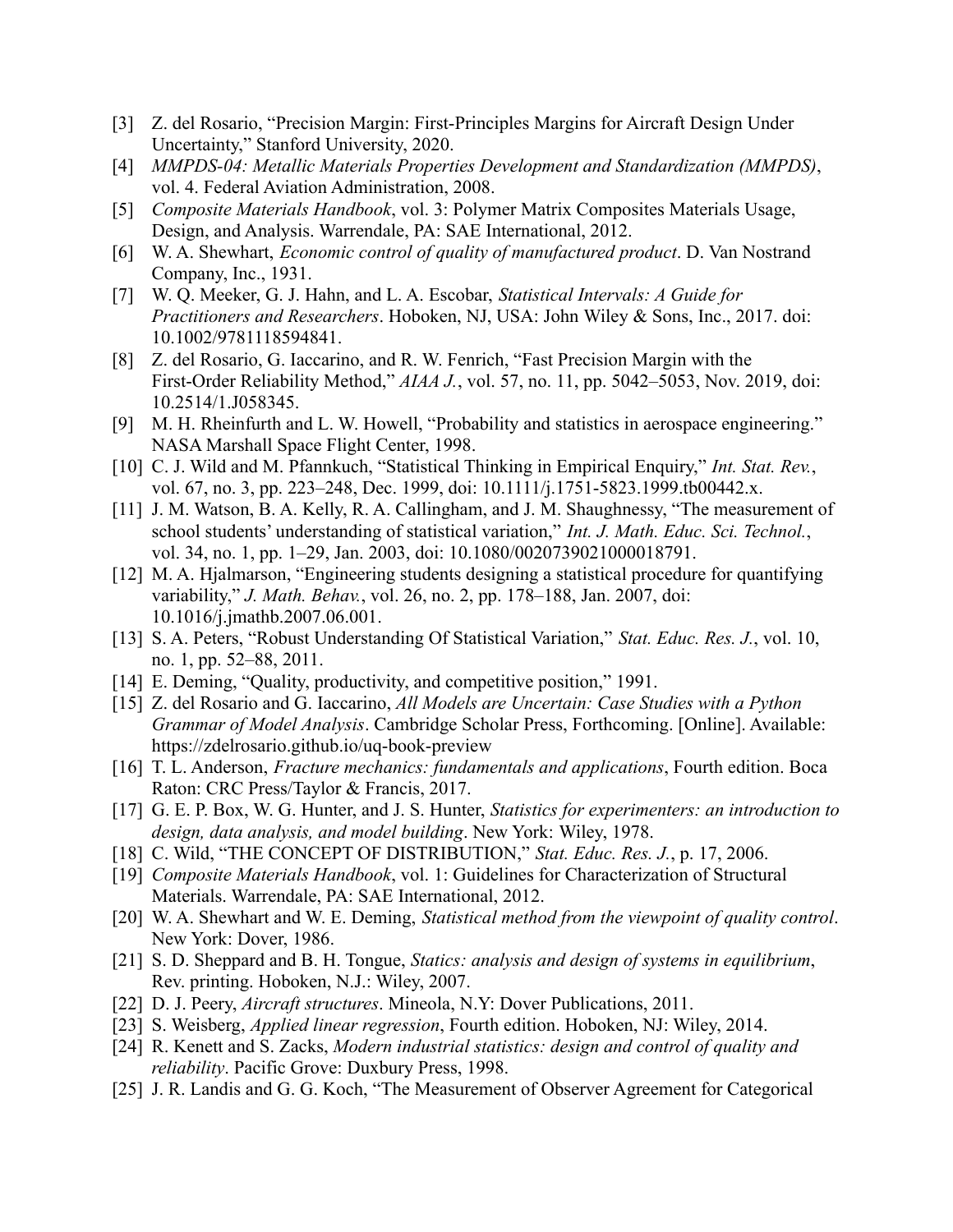Data," *Biometrics*[, vol. 33, no. 1, p. 159, Mar. 1977, doi: 10.2307/2529310.](https://www.zotero.org/google-docs/?sJwSfm)

- [26] [D. Mathews, M. Pleasant, and J. M. Clark, "Successful Students' Conceptions of Mean,](https://www.zotero.org/google-docs/?sJwSfm) [Standard Deviation, and The Central Limit Theorem," p. 12, 2007.](https://www.zotero.org/google-docs/?sJwSfm)
- [27] [R. V. Hogg, "Statistical Education: Improvements are Badly Needed,"](https://www.zotero.org/google-docs/?sJwSfm) *Am. Stat.*, vol. 45, [no. 4, pp. 342–343, Nov. 1991, doi: 10.1080/00031305.1991.10475832.](https://www.zotero.org/google-docs/?sJwSfm)
- [28] [A. H. Stang, M. Greenspan, and S. B. Newman, "Poisson's ratio of some structural alloys](https://www.zotero.org/google-docs/?sJwSfm) for large strains," *J. Res. Natl. Bur. Stand.*, vol. [37, no. 4, p. 211, Oct. 1946, doi:](https://www.zotero.org/google-docs/?sJwSfm) [10.6028/jres.037.012.](https://www.zotero.org/google-docs/?sJwSfm)
- [29] [P. E. Ruff, "AN OVERVIEW OF THE MIL-HDBK-5 PROGRAM," Battelle's Columbus](https://www.zotero.org/google-docs/?sJwSfm) [Laboratories, AFWAL-TR-84-1423, 1984.](https://www.zotero.org/google-docs/?sJwSfm)

## Appendix

## Interview Questions

The following is a simplified listing of the interview questions. Data tables used in the study are given below.

(1. Aluminum) "Look at this table of material property data. These are the measured elasticity values for a rolled aluminum alloy of the same composition and processing method. Reminder, elasticity is a property of a material that determines how stiff a part is, so a material with higher value of elasticity is more stiff. How would you use this data to describe the elasticity of this alloy?"

"The measured elasticity values are not all the same; what are some reasons why that might be?"

(2. Steel) "Look at this table of material property data. These are the measured yield strength values for a cast stainless steel of the same composition and processing method. Imagine you were going to design a safety-critical structural component, loaded in tension, using this cast steel. How would you use this data to help design that component?"

"The measured elasticity values are not all the same; what are some reasons why that might be?"

(3. Compare) "Think back on your approach to the aluminum elasticity table: How did your approach there compare with your approach to the steel strength scenario?"

"Now imagine you were going to design a safety-critical structural member, loaded in compression, using the aluminum alloy from before. Would you use a different approach to process the aluminum data?"

(4. Critique) "Suppose a colleague of yours analyzes the Steel strength data, and plans to use the data to design a safety-critical part. He tells you 'The smallest value we saw was 155.6 ksi, so the true strength is probably around 155 ksi.' What do you think about his analysis?"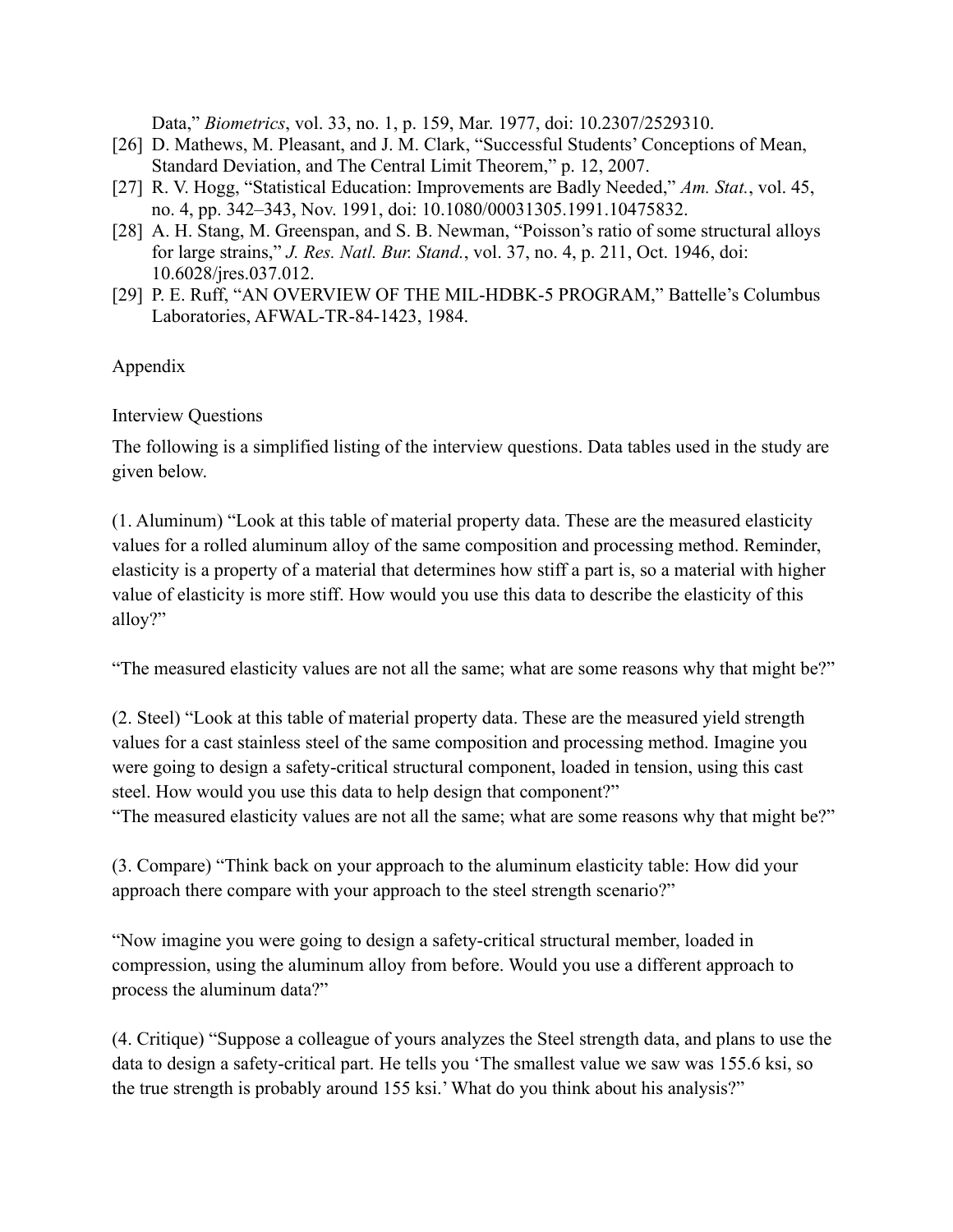Data Tables

Data used in the Aluminum question [\[28\]](https://www.zotero.org/google-docs/?hzsvK0).

| <b>Aluminum Elasticity</b> |                            |  |
|----------------------------|----------------------------|--|
| <b>Observation</b>         | <b>Elasticity</b><br>(ksi) |  |
| 1                          | 10600                      |  |
| $\overline{c}$             | 10600                      |  |
| 3                          | 10400                      |  |
| 4                          | 10300                      |  |
| 5                          | 10500                      |  |
| 6                          | 10700                      |  |
| 7                          | 10000                      |  |
| 8                          | 10100                      |  |
| 9                          | 10000                      |  |
| 10                         | 10700                      |  |